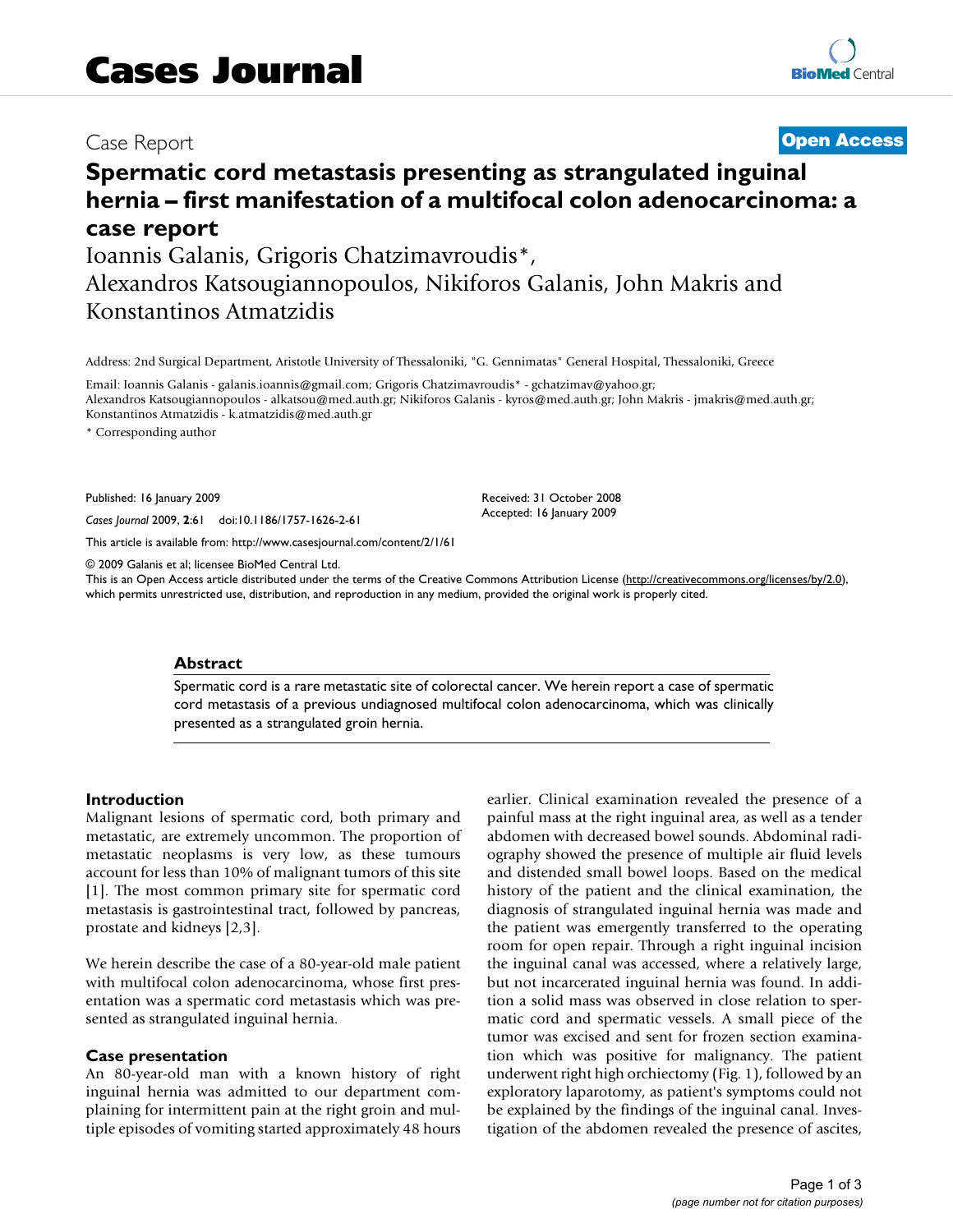<span id="page-1-0"></span>

**Figure 1 Surgical specimen showing the spermatic cord tumor**.

distended small bowel loops, 3 large tumors located at sigmoid, cecum and ascending colon, as well as multiple smaller lesions across the entire length of the small intestine and peritoneum. Interestingly, cecal mass was in direct contact with the posterior wall of the right inguinal canal. Tissue samples from the tumors of sigmoid and cecum were sent for histopathological examination which identified the presence of multifocal colonic adenocarcinoma. Due to the extension of the disease no other surgical manipulation was performed. The patient died at the early postoperative period due to complications from the primary disease. The histopathological examination of the inguinal mass revealed the presence of a metastatic tumor of the spermatic cord arising from colonic adenocarcinoma.

# **Discussion**

The first case of spermatic cord tumor was described in the middle of 19th century by Lesauvage [[4](#page-2-3)]. Since then a relative small number of spermatic cord neoplasms have been reported, with most of them being primary in nature. Metastatic lesions of spermatic cord are extremely rare and only case reports have been described. In a retrospective study by Dutt et al which included 13,500 autopsy specimens and 641 biopsy and orchiectomy specimens, only 2 metastatic lesions of spermatic cord, both from a gastric primary, were observed [\[1](#page-2-0)]. Most commonly the primary origin of metastatic lesions of spermatic cord is gastrointestinal tract, followed by pancreas, prostate and kidneys [[2](#page-2-1)[,3\]](#page-2-2). Colon is considered to be the main primary site originated from gastrointestinal tract [[5](#page-2-4)], though in Japan the most frequent primary site is stomach [\[2](#page-2-1)].

Primary malignant neoplasms spread to spermatic cord mainly via hematogenous or lymphatic route. However, other routes of spread have also been described, including i) retrograde extension through the vas, either along its lumen, or direct extension via the wall of the vas, and ii) transperitoneal seeding through a patent tunica vaginalis [[1\]](#page-2-0). In our case the possibility of hematogenous or lymphatic spread could not be excluded; however, the presence of the cecal tumor in direct contact with the posterior wall of inguinal canal made the local tissue invasion the most likely mode of spread.

To the best of our knowledge, this is the first described case of a patient with spermatic cord metastasis mimicking strangulated hernia. Incarcerated or strangulated inguinal hernia is a common diagnosis for patients presenting with a painful and non-reducible groin mass. However, a plethora of different pathological entities may mimic an incarcerated or strangulated inguinal hernia, including Meckel's diverticulum, inflamed appendix, diverticulitis, ovulating ovary, liposarcoma of spermatic cord, spermatic cord hematoma and pancreatic pseudocyst [\[6,](#page-2-5)[7\]](#page-2-6). The consideration of these diseases in the differential diagnosis of a painful groin mass is critical as it may allow more precise diagnosis and more targeted treatment, especially in high risk patients.

# **Conclusion**

Though rare, metastatic lesion of spermatic cord should be included in the differential diagnosis of a painful groin mass, especially in high risk patients, in order to achieve a more targeted treatment.

# **Competing interests**

The authors declare that they have no competing interests.

# **Authors' contributions**

IG was the main surgeon and was major contributor in revising the manuscript critically for important intellectual content. GC, AK and KG analyzed and interpreted the patient data, reviewed the relative literature and were contributors in writing the manuscript.

JM and KA were major contributors in revising the manuscript critically for important intellectual content.

# **Consent**

Written informed consent was obtained from the patient's relatives for publication of this case report and accompanying images. A copy of the written consent is available for review by the Editor-in-Chief of this journal.